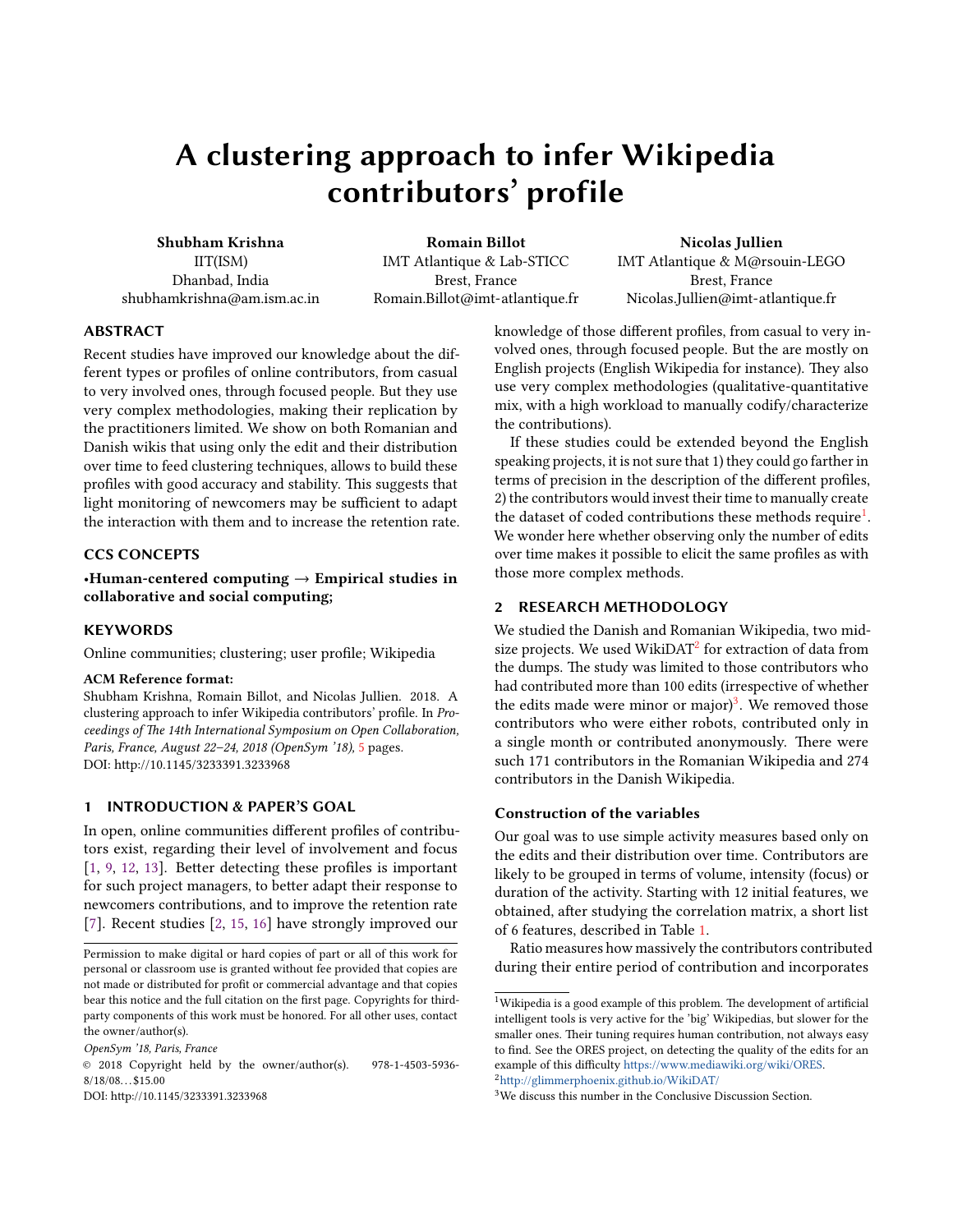<span id="page-1-0"></span>

| Variable   | Description                               |  |  |
|------------|-------------------------------------------|--|--|
| Ratio      | Ratio between the number of edits & the   |  |  |
|            | number of days a contributor has been on  |  |  |
|            | Wikipedia from the very first edit        |  |  |
| Mean_gap   | The average gap between 2 consecutive     |  |  |
|            | posts measured in months                  |  |  |
| Max_gap    | The maximum gap between any two con-      |  |  |
|            | secutive posts measured in months.        |  |  |
| Num_cons   | The number of pairs of consecutive months |  |  |
|            | with contributions                        |  |  |
| Mean_Month | Average of the monthly number of edits    |  |  |
| SD         | Standard Deviation among the month av-    |  |  |
|            | erage edits value                         |  |  |

Table 1: Description of the variables

the relationship between the number of edits and the number of days. SD provides information about the variations in the contributions made during these months. The features Ratio, Mean Month & SD taken together evaluate the quantity and deviation of the contributions made by the contributors. Both Mean Gap  $\&$  Max Gap inform about how often the contributors get active and how long they can quit the community before coming back. Num\_cons tells about how many times the contributors have contributed successively for two consecutive months. For example, if a contributor made edits in January 2011 and February 2011, the count is increased by 1. It is a measure of the regularity of contributors over time.

#### Statistical methods

We used the Romanian Wikipedia to calibrate the methods and come up with a first groups interpretation, and the Danish Wikipedia to check the group correspondence across different datasets. A contribution of this article is to provide this double checking in terms of cluster validation. A two-stage cluster analysis was performed:

- (1) We did a hierarchical clustering based on the features described in the Table [1](#page-1-0) with the hclust function of the R platform. We used was the Ward distance, adapted to quantitative features [\[5\]](#page-3-8).
- (2) We used partitioning algorithms as alternative clustering methods in order to select the final typology. The contributors were clustered using a k-medoids clustering algorithm called PAM (Partitioning Around Medoids), from the R package cluster. PAM is based on the search for k representative objects or medoids among the observations of the data set. It is more robust than the k-means algorithm, especially for the initialization [\[10\]](#page-3-9).

OpenSym '18, August 22–24, 2018, Paris, France Shubham Krishna, Romain Billot, and Nicolas Jullien

Different typologies were formed for  $k$  ranging in the interval selected in step 1. Results were consistent with those obtained from step 1. The optimal number of cluster was selected with validation technique such as the silhouette index  $[8]$  (intra vs. inter cluster inertia).

To assist the interpretation of the resulting clusters, we carried out Principal Component Analysis (PCA) in order to project the data onto a small number of dimensions (a combination of the initial variables) [\[14\]](#page-3-11). Three dimensions were enough to explain almost 90% of the data variability. In addition to PCA, ANOVA analysis and Tukey statistical tests helped to determine the significant variables within each cluster. This ensures a full and robust interpretation of clustering results.

### 3 RESULTS

The dendrogram of Hierarchical clustering suggests an interval between 2 and 10 clusters for the optimal number of clusters  $k$  (Figure [1\)](#page-1-1). Figure [2](#page-1-2) depicts the evaluation results

<span id="page-1-1"></span>

Figure 1: Cluster Dendrogram - Romanian Wikipedia

in four clusters of contributor's contribution behavior in Romanian Wikipedia. This number was validated afterward with the Danish Wikipedia. The distribution of the contrib-

<span id="page-1-2"></span>

Figure 2: Cluster Validation Plots - Romanian Wikipedia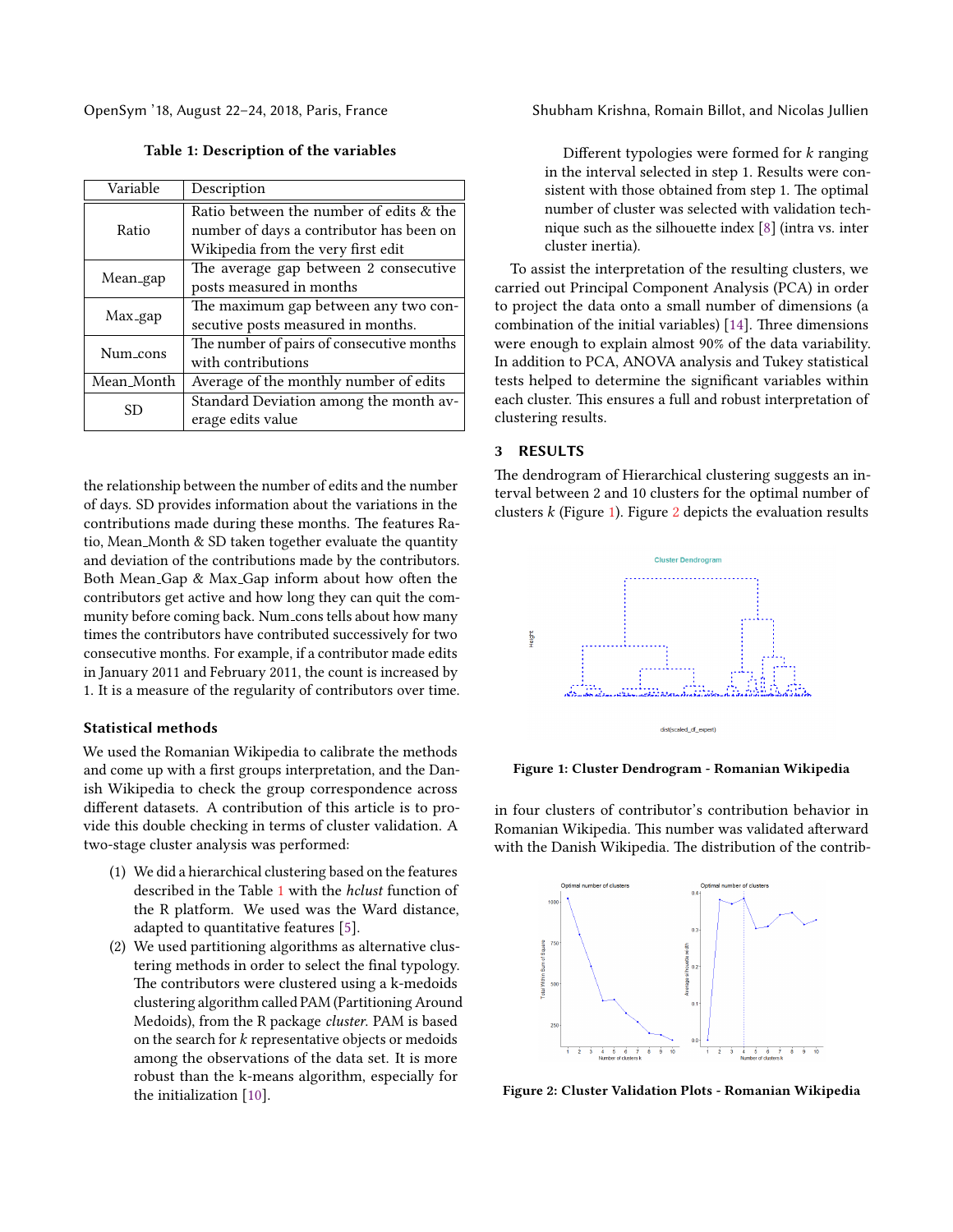A clustering approach to infer Wikipedia contributors' profile OpenSym '18, August 22–24, 2018, Paris, France

utors in the clusters for both the Wikipedias are in Table [2.](#page-2-0) Regarding cluster interpretation, a PCA with three princi-

#### Table 2: Size of Clusters

<span id="page-2-0"></span>

| Wikipedia Cluster 1 Cluster 2 Cluster 3 Cluster 4 |    |     |    |    |
|---------------------------------------------------|----|-----|----|----|
| Romanian                                          | 25 | 92  | 48 |    |
| Danish                                            | 45 | 144 | 61 | 24 |

pal components explains almost 90% of the total variance. Figure [3](#page-3-12) projects the labeled contributors onto these three dimensions. For both wikis, the first dimension (PC1) is correlated with the volume of the activity (ratio, mean number of edits) with a relative intra-cluster variability. Dimension 2 (PC2) relates to the periods of inactivity (the gaps - the correlation is negative). Dimension 3 (PC3) refers to the variable Num\_cons, mainly, so to the notion of regularity. The number of articles involved has been added as an illustrative variable, to better link our findings to the descriptions realized by [\[3,](#page-3-13) [4\]](#page-3-14).

This leads to the following contributors profiles:

- Cluster 1: contributors 'on a mission'. the typical user of this cluster has some periods of activity but not that intense, separated with periods of zeroactivity (a characteristic of this cluster). The illustrative variable 'number of article they worked on' shows a focus on a small number of articles, sometimes just one in a period of activity.
- Cluster 2: basic, or 'casual' contributors. Their activity is never particularly intense. Their involvement is less regular, in terms of level of contribution per month, than Cluster 3 contributors. They are not particularly focused on a subset of articles.
- $\bullet$  Cluster 3: regular contributors. The activity is above the average (even if not that much) and the most regular among all groups, and regular (number of consecutive months of presence)
- Cluster 4: top contributors. They have huge activity ratios. Nevertheless, this cluster contains higher variability than others.

These interpretations are confirmed by unidimensional boxplots distributions (Figure [4](#page-4-1) and Figure [5,](#page-4-1) still in Appendix).

# 4 CONCLUSIVE DISCUSSION

Are simple measures of contributing activities over time with data reduction techniques enough to detect the different profiles of contributors? At least on Wikipedia, we have detected the focused workers (Cluster 1), the casual workers (Cluster 2), and the regular workers (Clusters 3 & 4, and, even discriminated between those, the very involved (Cluster 4). Simple data reduction techniques such as clustering and PCA

have provided a comparable level of information as more refined approaches, such as Non-parametric Hidden Markov Clustering models of profiles  $[15]$ . Although the method looks simple, the combination of hierarchical clustering with PAM (which is, however less used, much more robust than k-means), plus a PCA for the interpretation, is quite original. Moreover, the work was deepened with a refined clustering validation process (a benchmark of 13 cluster quality indexes was made with the R package ClValid). The methodology makes our findings less sensitive to other datasets than most of the existing studies can be.

There is a strong and very applicable result from this work. The highlighted profiles can be identifiable early in the history of involvement, suggesting that light monitoring of newcomers may be sufficient to adapt the interaction with them and increase the retention rate. For instance, while for Cluster 2 to 4 members, the Wikipedia teahouse initiative may be efficient<sup>[4](#page-2-1)</sup>, for Cluster 1 participants, the interaction has to be done at article level, as proposed by [\[6\]](#page-3-15), as those participants are very specific in their interest. And Cluster 1 profiles seem quite easy to detect early in their life as Wikipedian (as soon as the first period of contribution, focused on one or two articles).

However, we made a strong hypothesis by focusing on the contributors with more than 100 edits. If a potential application is to increase the users retention rate, it would be relevant to pay a special attention to the small contributors with less than 100 edits, and design retention strategies for them. We did the same analyses on contributors with more than 50 edits, as it is the definition of an editor (or 'Wikipedian'), a least in the French project<sup>[5](#page-2-2)</sup>. Our results were the same, suggesting that profiles can be determined with very few edits. The exact limitation is to be explored in the future, as a trade-off between earlier profile detection and increasing noise (quality issues and uncertainty).

It would be interesting for a managerial point of view to run the same analyses on Arabic, or Thai, or Hindi Wikipedias, in a word any non-occidental Wikipedias, to see if the same profiles exist. The simplicity of the method in term of data collection, and its language-specificity insensitivity make this transfer much easier than for other methods.

There is room for improvement of the light monitoring of the contributors' behavior and their profiling, too. Research would gain to extend this off-line clustering towards dynamic techniques (dynamical adaptation of the clusters as new contributors join the community) to develop a dynamic

<span id="page-2-1"></span> $4$ The Wikipedia Teahouse, is a virtual 'safe place' where newcomers are welcomed and coached by old-timers. This program seems to increase the retention rate, see [\[11\]](#page-3-16)

<span id="page-2-2"></span><sup>5</sup>Only People having more than 50 non-anonymous edits are allowed to vote for the administrators, for instance.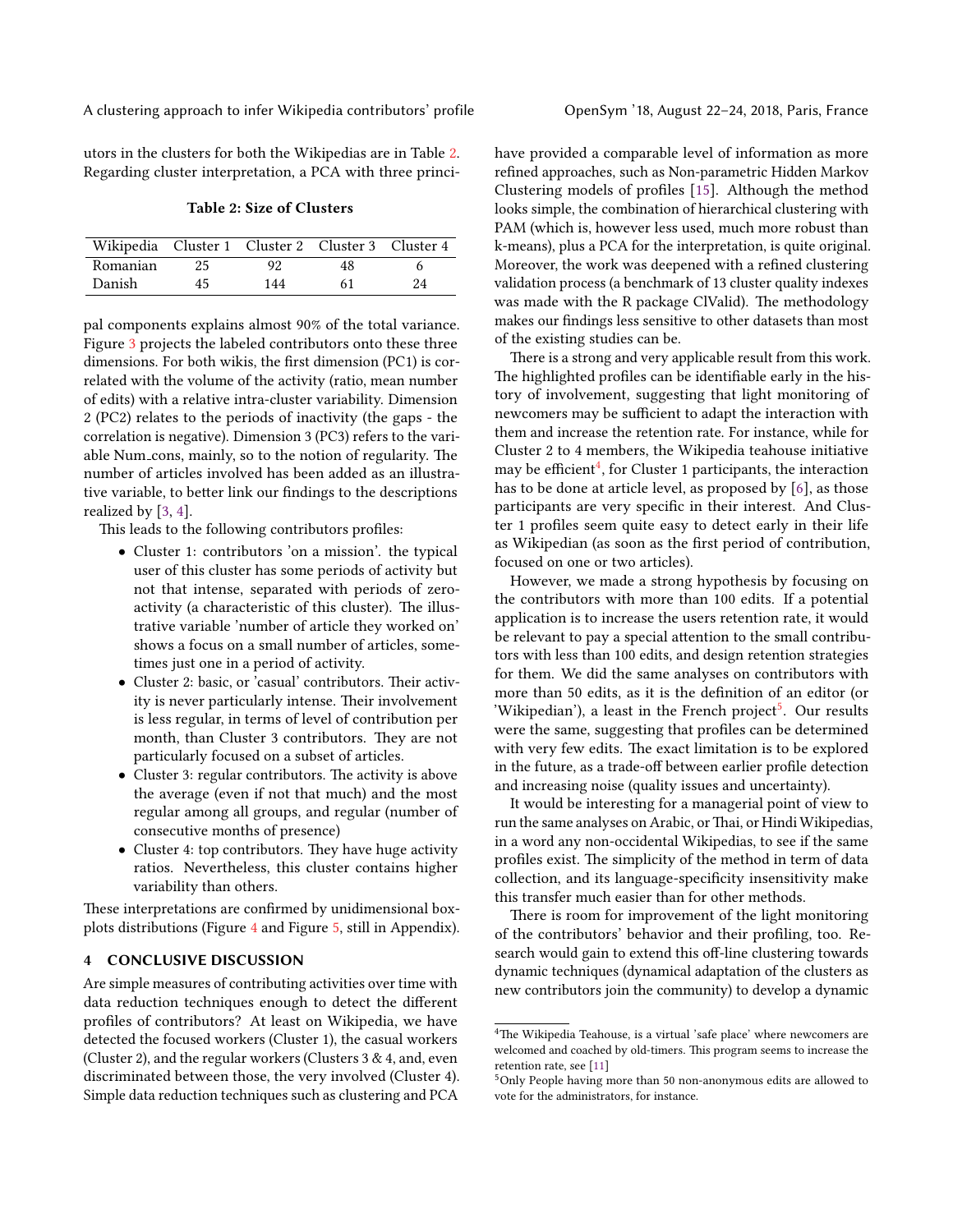<span id="page-3-12"></span>OpenSym '18, August 22–24, 2018, Paris, France Shubham Krishna, Romain Billot, and Nicolas Jullien



Figure 3: PCA Analysis with projection of the four clusters

decision support tool for nesting and assistance. Methods such as Growing Neural Gas could be used for that goal.

# **REFERENCES**

- <span id="page-3-0"></span>[1] Judd Antin, Coye Cheshire, and Oded Nov. 2012. Technology-mediated contributions: Editing behaviors among new wikipedians. In Proceedings (CSCW '12). ACM, 373–382.
- <span id="page-3-5"></span>[2] Ofer Arazy, Johannes Daxenberger, Hila Lifshitz-Assaf, Oded Nov, and Iryna Gurevych. 2016. Turbulent stability of emergent roles: The dualistic nature of self-organizing knowledge coproduction. Information Systems Research 27, 4 (2016), 792–812.
- <span id="page-3-13"></span>[3] Ofer Arazy, Hila Lifshitz-Assaf, Oded Nov, Johannes Daxenberger, Martina Balestra, and Coye Cheshire. 2017. On the" How" and" Why" of Emergent Role Behaviors in Wikipedia. In Proceedings (CSCW'17). 2039–2051.
- <span id="page-3-14"></span>[4] Martina Balestra, Ofer Arazy, Coye Cheshire, and Oded Nov. 2016. Motivational Determinants of Participation Trajectories in Wikipedia.. In ICWSM. 535–538.
- <span id="page-3-8"></span>[5] Richard O Duda, Peter E Hart, and David G Stork. 2012. Pattern classification. John Wiley & Sons.
- <span id="page-3-15"></span>[6] Andrea Forte, Niki Kittur, Vanessa Larco, Haiyi Zhu, Amy Bruckman, and Robert E. Kraut. 2012. Coordination and beyond: social functions of groups in open content production. In Proceedings (CSCW '12). ACM, 417–426.
- <span id="page-3-4"></span>[7] Aaron Halfaker, Oliver Keyes, and Dario Taraborelli. 2013. Making Peripheral Participation Legitimate: Reader Engagement Experiments in Wikipedia. In Proceedings (CSCW '13). ACM, 849–860.
- <span id="page-3-10"></span>[8] Maria Halkidi, Yannis Batistakis, and Michalis Vazirgiannis. 2002. Cluster validity methods: part I. Sigmod Record 31, 2 (2002), 40–45.
- <span id="page-3-1"></span>[9] Corey Jackson, Carsten Østerlund, Veronica Maidel, Kevin Crowston, and Gabriel Mugar. 2016. Which Way Did They Go?: Newcomer Movement Through the Zooniverse. In Proceedings (CSCW '16). ACM, 624–635.
- <span id="page-3-9"></span>[10] Leonard Kaufman and Peter J Rousseeuw. 2009. Finding groups in data: an introduction to cluster analysis. Vol. 344. John Wiley & Sons.
- <span id="page-3-16"></span>[11] Jonathan T Morgan and Aaron Halfaker. 2018. Evaluating the Impact of the Wikipedia Teahouse on Newcomer Retention. In Proceedings (OpenSym'18). ACM.
- <span id="page-3-2"></span>[12] Sneha Narayan, Jake Orlowitz, Jonathan Morgan, Benjamin Mako Hill, and Aaron Shaw. 2017. The Wikipedia Adventure: Field Evaluation of an Interactive Tutorial for New Users. In Proceedings (CSCW'17). ACM.
- <span id="page-3-3"></span>[13] Chitu Okoli and Wonseok Oh. 2007. Investigating recognition-based performance in an open content community: A social capital perspective. Information & Management (2007).
- <span id="page-3-11"></span>[14] Gilbert Saporta. 2006. Probabilités, analyse des données et statistique. Editions Technip.
- <span id="page-3-6"></span>[15] W. Wei, C. Liu, M. Y. Zhu, and S. A. Matei. 2015. A Non-parametric Hidden Markov Clustering Model with Applications to Time Varying User Activity Analysis. In Proceedings (ICMLA'15). IEEE, 549–554.
- <span id="page-3-7"></span>[16] Diyi Yang, Aaron Halfaker, Robert E Kraut, and Eduard H Hovy. 2016. Who Did What: Editor Role Identification in Wikipedia.. In ICWSM. 446–455.

#### APPENDIX